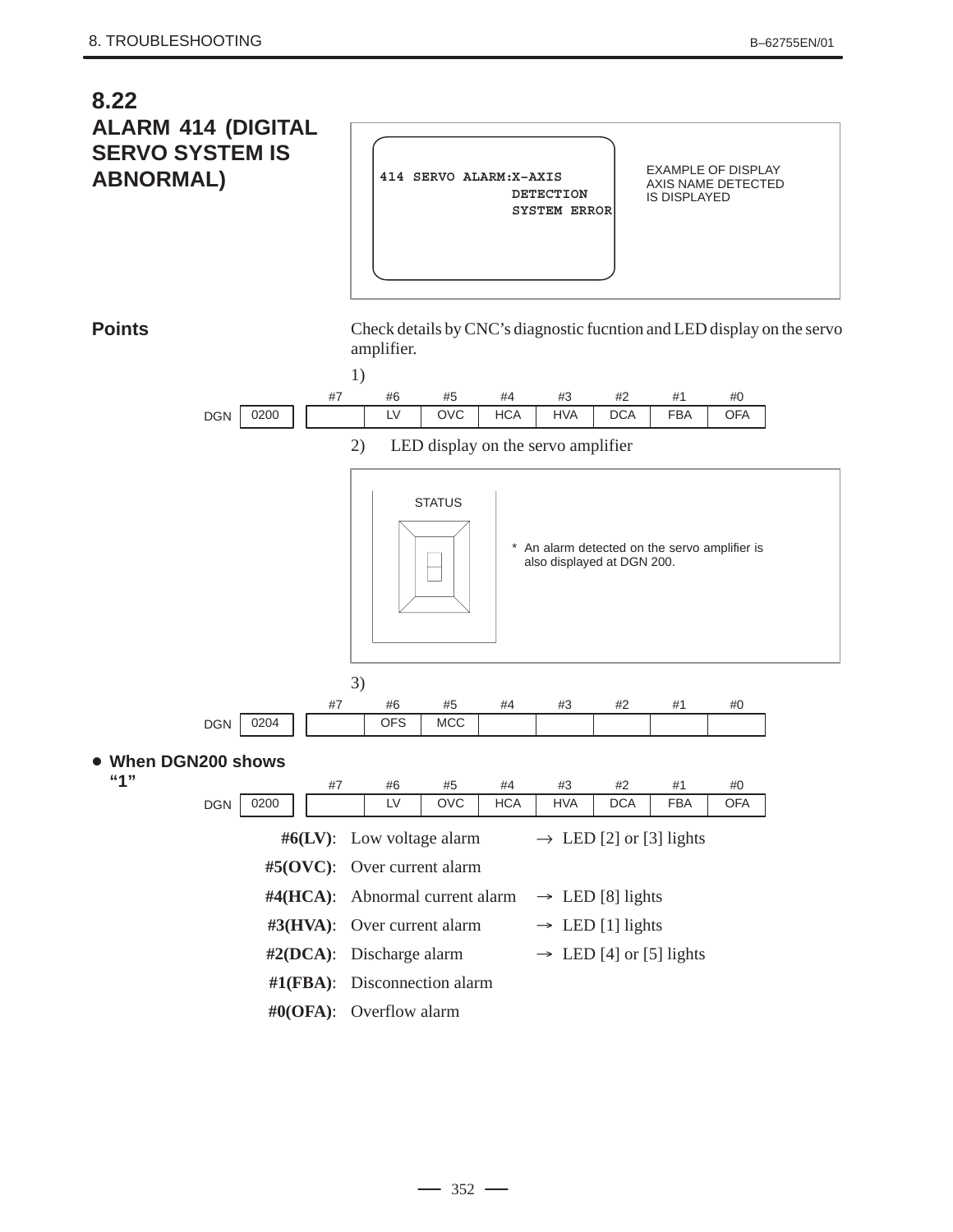#### - **#6(LV)**:**Insufficient voltage alarm**

1) Servo amp LED [2] turns on (control power shortage)



2) Servo amp LED [3] turns on (DC power shortage)

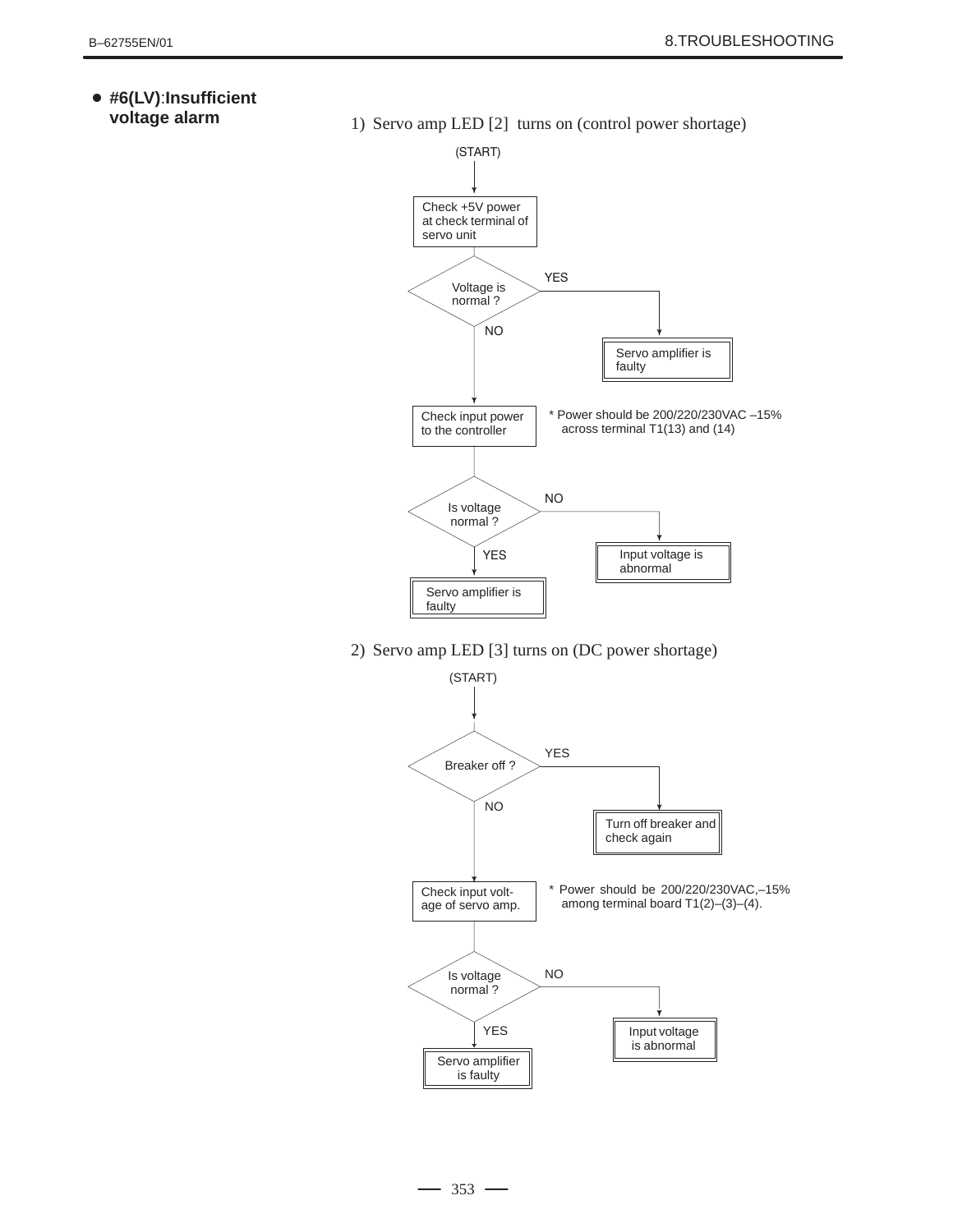



From 1st axis to 4th axis are main CPU board. 5th axis or later are option 2 board.

> NOTE : When the main CUP board is replaced, all the data in memory is lost.Reset NC data, referring to chapter 3 "input/output of data" .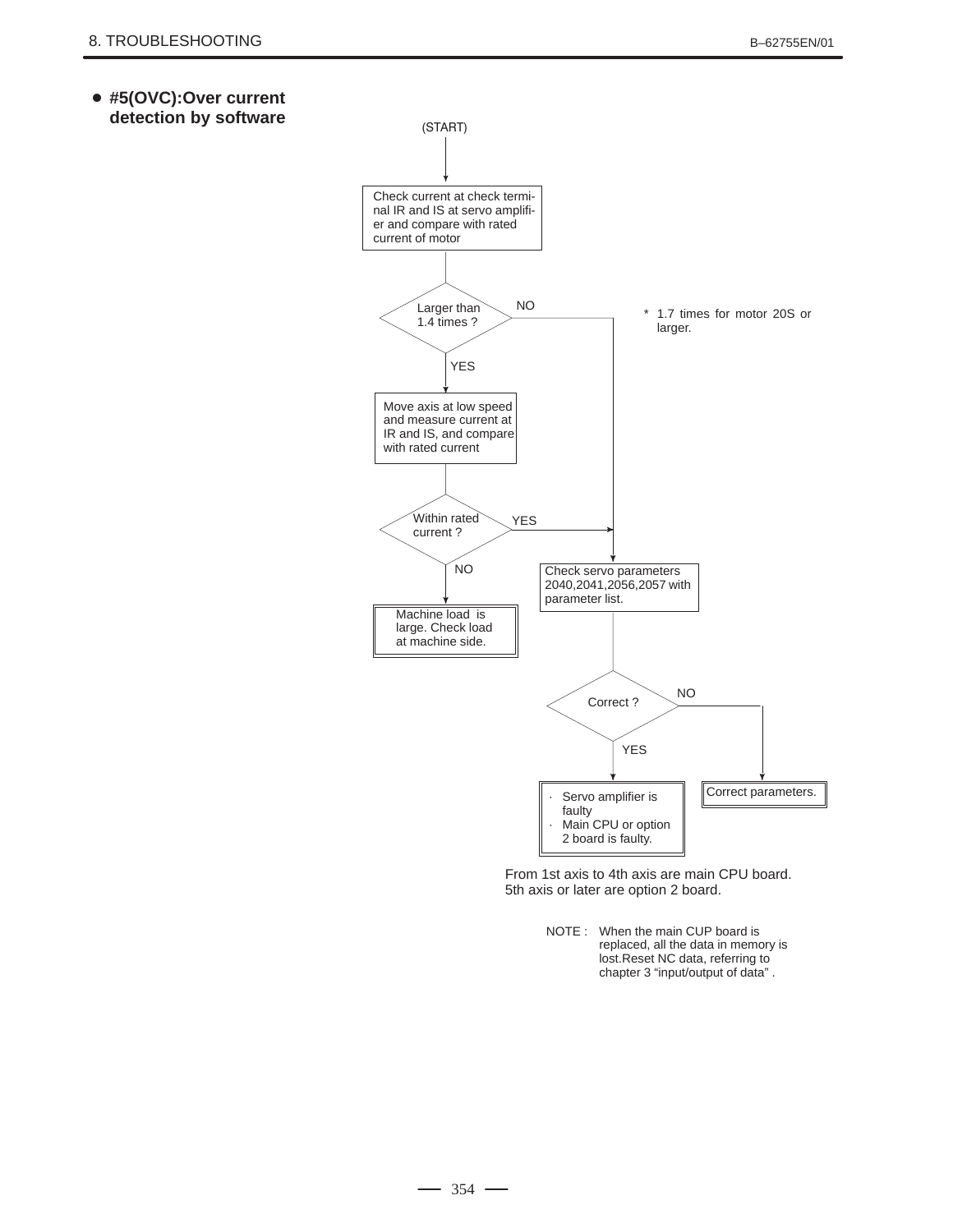

Servo amp. is faulty.

Short circuit between power lines

· Grounding of power lines · Poor insulation of motor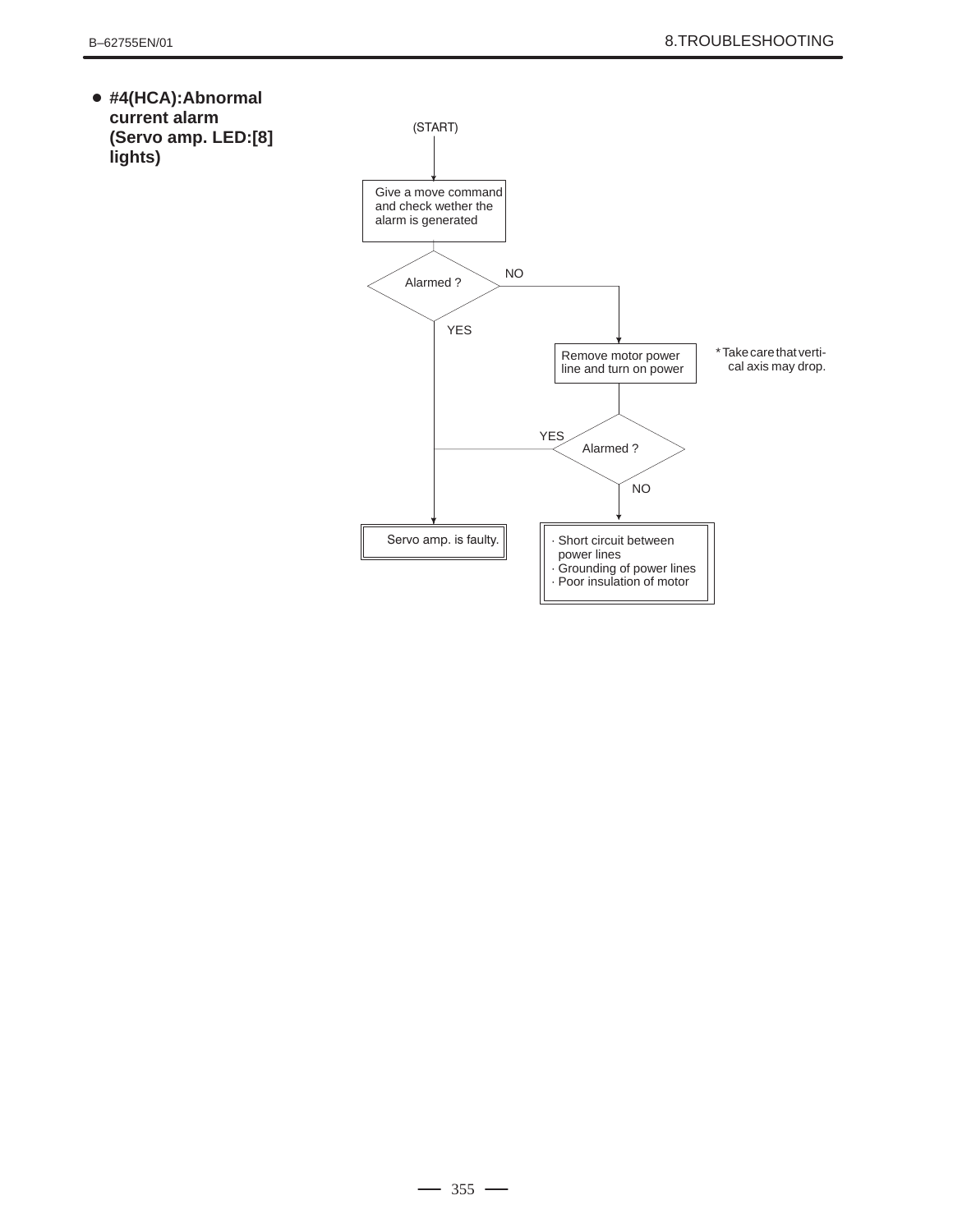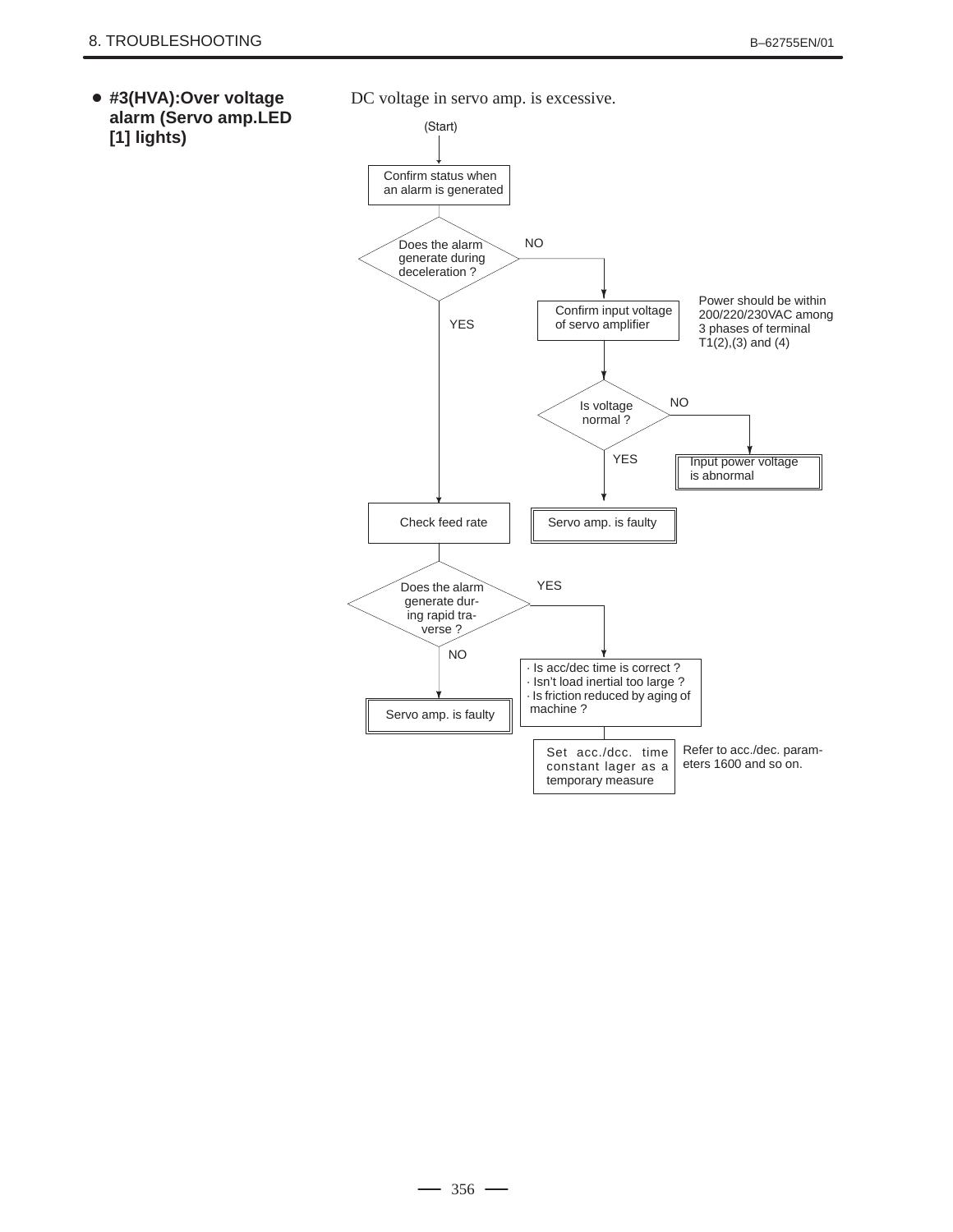- **#2(DCA):Discharge alarm**

1 Servo amp LED 4 lights (discharge control circuit is abnormal)

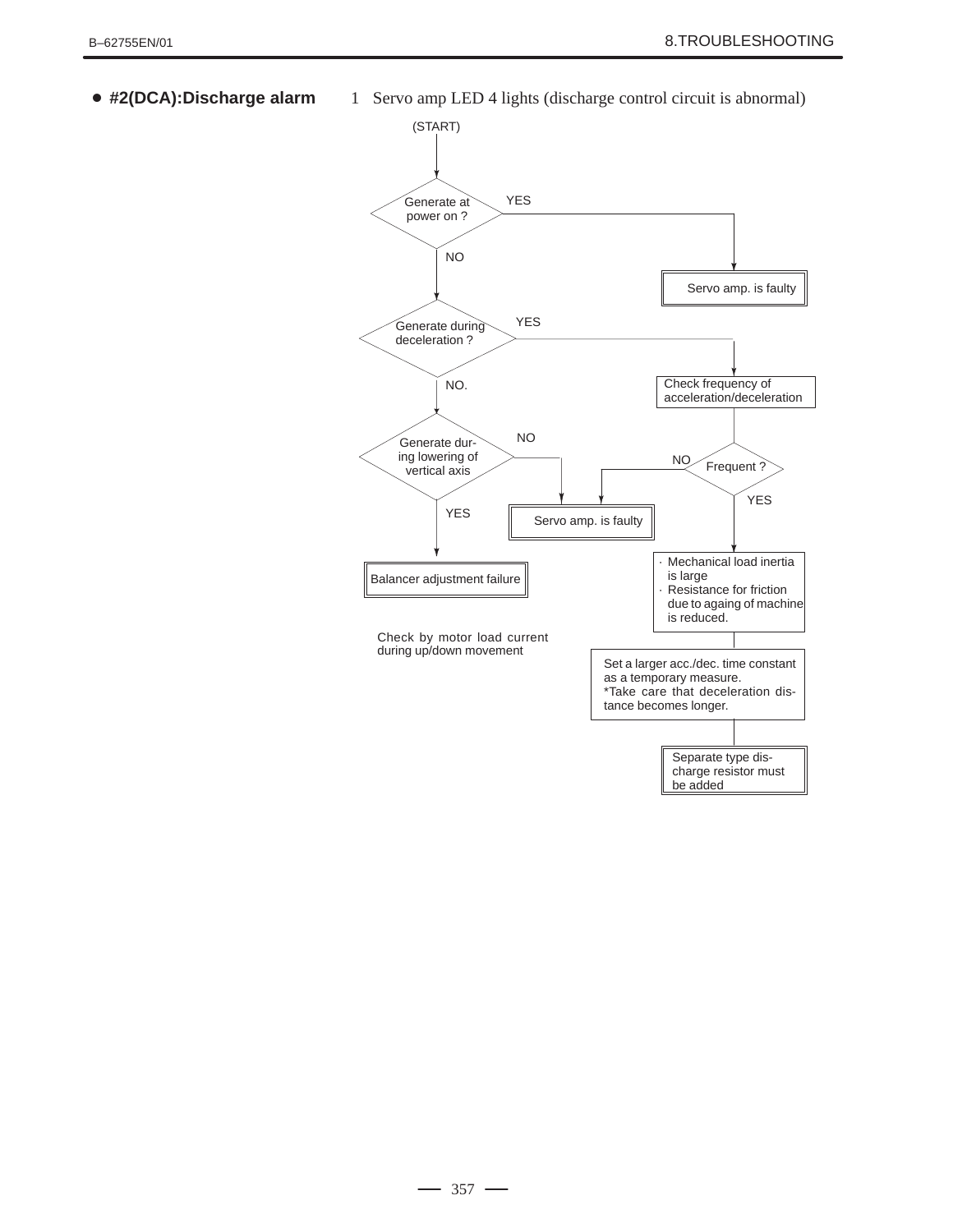- (Wired across 15 and 16 or T1) Generate at power on? (START) Is larger than rated current ? Wired ? YES NO NO YES Is unit hot ? Check resistance across terminals T1(15) and (16).  $0\Omega$  ? Measure load current Servo amp. is faulty. Check whether separated discharge unit is connected(Across 15 and 16 of T1) Check ambient temperature rise Lower cutting condition Machine side load is large · Insulation of motor is poor Measure reistance across 3 and 4 at terminal board of separate type dis-<br>charge unit. Short–circuit across 15 and 16 of terminal board T1 Separate type discharge unit is faulty Disconnection of cable between separate type dischrge unit and servo amp. T3 TH –3 –4 –15 –16 0V RV ALM TH T1 Separate type Separate type<br>discharge unit (C series) (C series) Short betrween 15 and 16 when not used. YES YES NO NO NO NO YES YES<sup>1</sup> 0Ω ?
- 2 Servo amp LED 5 lights (discharge circuit overheat)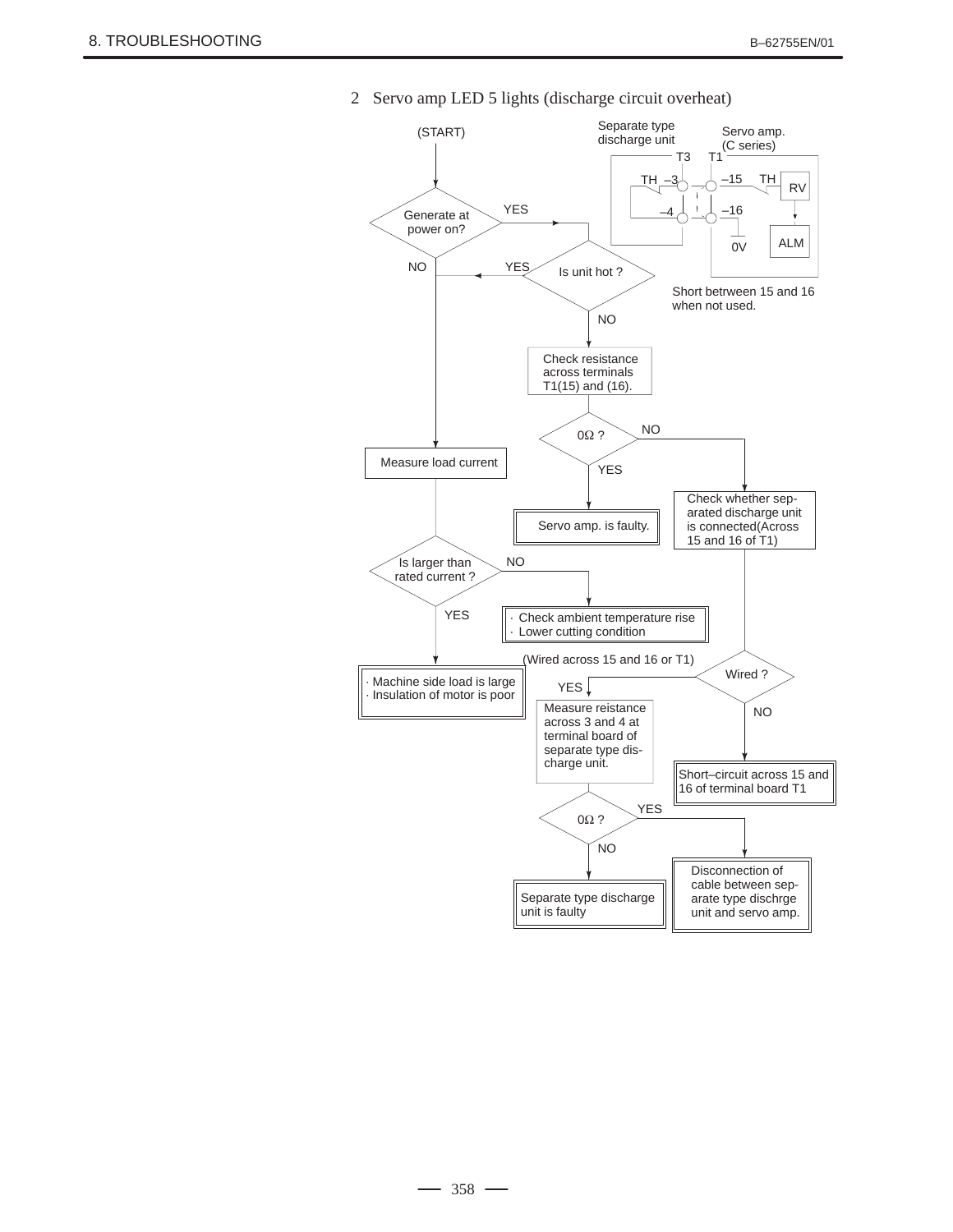#### - **#1(FBA):DISCONNECTIO N ALARM**

Position detection signal line is disconnected or short–circuited.



## **NOTE**

This alarm is related with full–closed system.

## - **Causes**

- 1 Signal cable is disconnected or short–circuited.
- 2 Serial pulse coder or position detector is faulty Refer to Notes 1.
- 3 Main CPU board or option 2 board is faulty. Refer to Notes 2.

# **CAUTION**

- 1 After the pulse coder is replaced, reference position or machine's standard position is different from former one. Adjust and set it correctly.
- 2 When the main CPU board is replaced, all the data stored in memory is lost. Set NC data again, referring to chapter 3 "input/output of data".



From 1st axis to 4th axis are main CPU board. 5th axis or later are option 2 board.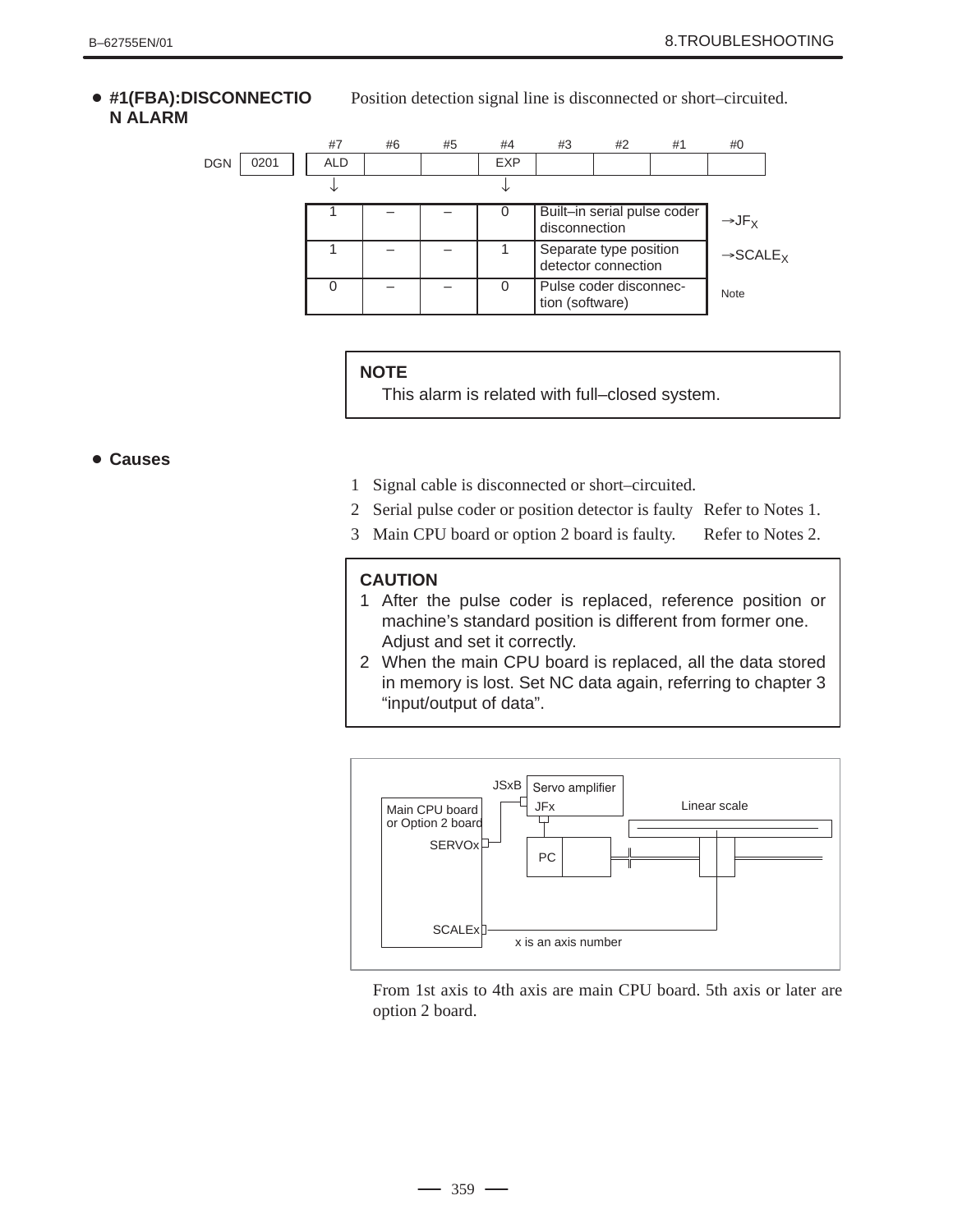# - **#0(OFA):Overflow alarm**

### **causes**

- 1 Wrong setting of servo parameters 1800s.
- 2 Main CPU (1axis to 4 axes) or option 2 board (5 axes or more)

# **CAUTION**

When the main CPU board is replaced, all the data stored in memory is lost. Set NC data again, referring to chapter 3 "input/output of data".

# **When 1 is displayed at DGN 204**



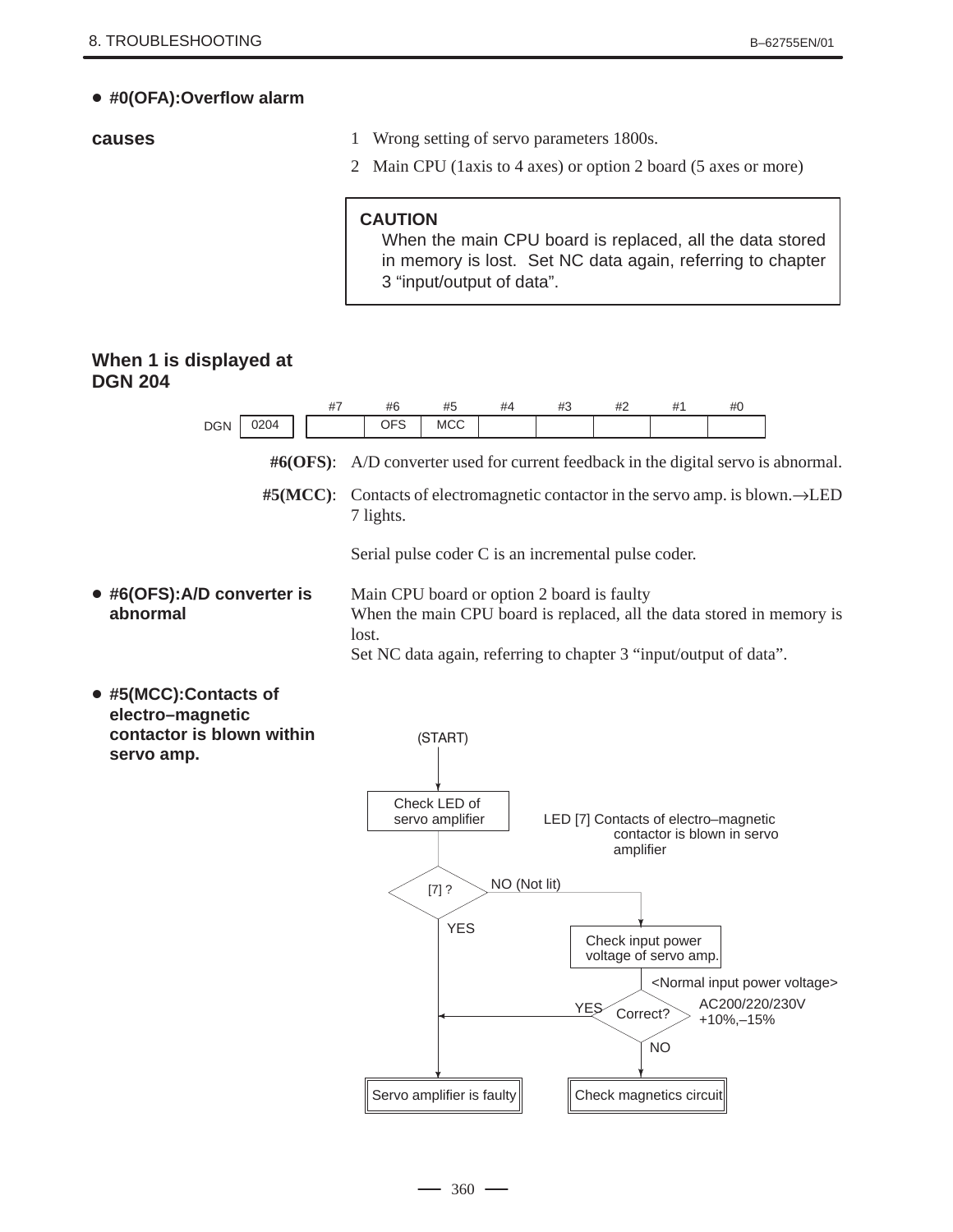### - **LED display**

| Display              | Meaning                                                           | Explanation                                                                                          |  |  |
|----------------------|-------------------------------------------------------------------|------------------------------------------------------------------------------------------------------|--|--|
| $\sim$ $\sim$ $\sim$ | Power off                                                         | Power to the servo converter is not supplied.                                                        |  |  |
| $- - - -$            | <b>NOT READY</b>                                                  | Internal MMC (electro-magnetic contactor) is not<br>turned on.                                       |  |  |
|                      | <b>READY</b>                                                      | Internal MMC is turned on and the motor<br>becomes ready.                                            |  |  |
|                      | HV<br>Excessive<br>voltage alarm                                  | DC voltage for driving main circuit is considerabley<br>high.                                        |  |  |
|                      | LV <sub>5V</sub><br>Control<br>power<br>low alarm                 | +5V of control power is abnormally low.                                                              |  |  |
|                      | <b>LVDC</b><br>DC link voltage<br>low alarm                       | DC voltage for main circuit is extremely low.                                                        |  |  |
|                      | <b>DCSW</b><br>Abnormal<br>regen-<br>erative control cir-<br>cuit | Regenerative discharge energy in short time is<br>large or regenerative discharge circuit is faulty. |  |  |
|                      | <b>DCOH</b><br>Excessive regen-<br>erative discharge              | Average regenerative discharge energy is large or<br>frequency of acc./dec. is large.                |  |  |
|                      | OH<br>Servo amplifier<br>overheat                                 | Lights when thermostat in the servo amplifier func-<br>tions.                                        |  |  |
|                      | MCC<br>Electromagnetic<br>contactor                               | Contacts of electro-magnetic contactor is blown.                                                     |  |  |
|                      | <b>HCL</b><br>L axis excess<br>current                            | Lights when a large current flows through the main<br>circuit of L axis.                             |  |  |
|                      | <b>HCM</b><br>M axis excess<br>current                            | Lights when a large current flows through the main<br>circuit of M axis.                             |  |  |
|                      | <b>HCLM</b><br>Excess current                                     | Lights when a large current flows throught the main<br>circuit of L axis and M axis.                 |  |  |

## **NOTE**

1st axis is L, 2nd axis is M.

#### - **LVDC alarm**

When the electro–magnetic contactor is turned on in the servo amp. or DC voltage for the main circuit becomes low, this LED is lit. Causes are;

- 1) Input voltage is insufficient.
- 2) Contacts of electro–magnetic contactor in servo amp. is poor.
- 3) Power circuit in servo amp. is abnormal.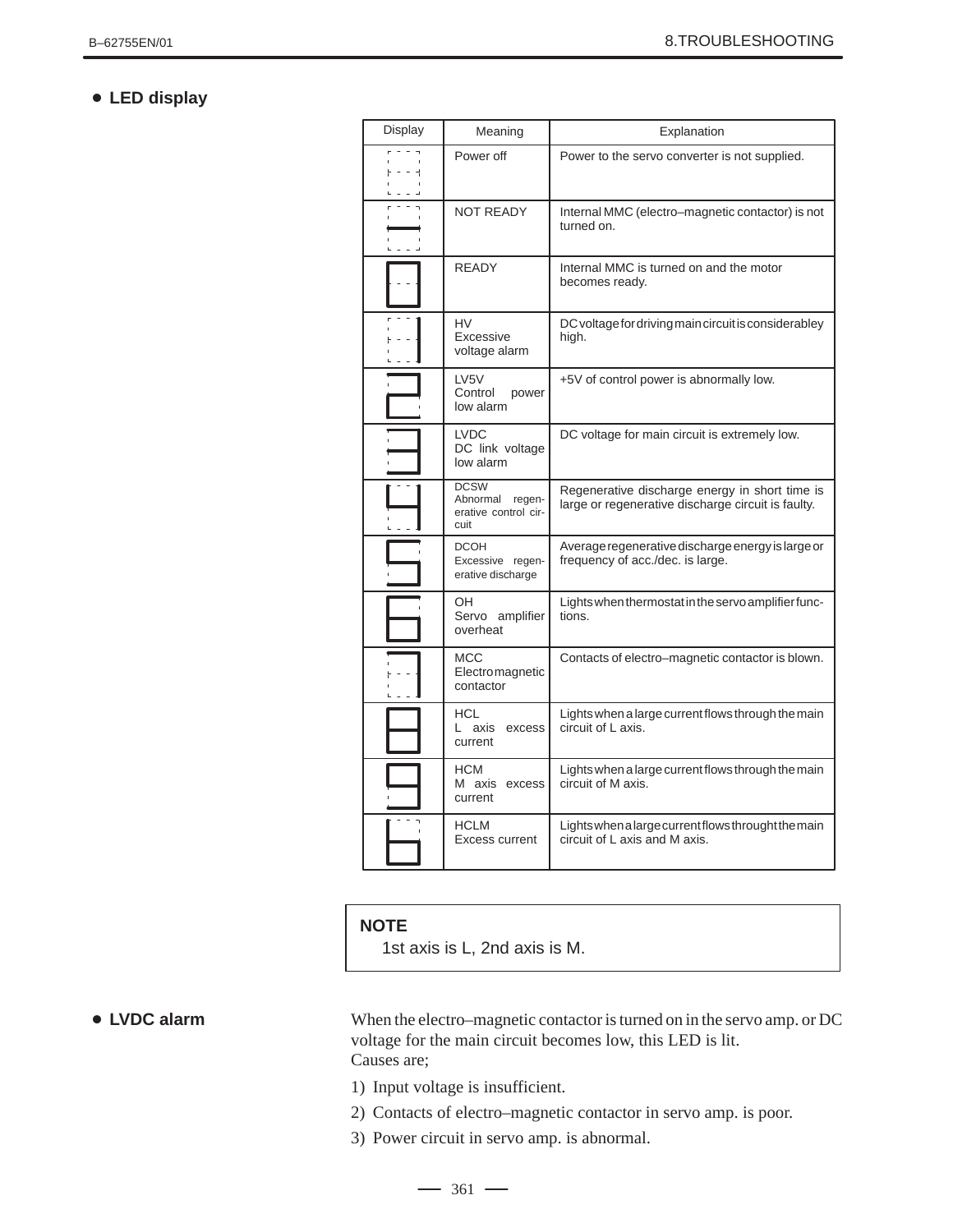This alarm is lit when the transistor for regenerative discharging turns on more than 1 second. Its causes are; 1) Mulfunction of servo amplifier such as regenerative discharge circuit. 2) Regenerative discharge energy is excessive due to cutting conditions. This alarm is lit when regenerative discharge registance is overheated and the thermost operates. Its causes are ; 1) Average discharge energy is excessive due to frequent acc./dec. or no use of balancer in vertical axis 2) Functioning of a thermostat in the power transformer when thermostat signal TH1 and TH2 are connected. When turning on MCC, if the contacts are already on. When you open the cover of the terminal board, you can see the check terminal below LED. - **DCSW alarm** - **DCOH alarm** - **MCC alarm** - **Check terminals on servo amp.** - **Terminal name and**

| <b>Terminal name</b> | <b>Meaning</b>                   |  |  |
|----------------------|----------------------------------|--|--|
| OV                   | 0V                               |  |  |
| 5V                   | Control power $+5V(+5 \pm 0.25)$ |  |  |
| <b>IRL</b>           | R-phase motor current of L axis  |  |  |
| <b>ISL</b>           | S-phase motor current of L axis  |  |  |
| <b>IRM</b>           | R-phase motor current of M axis  |  |  |
| ISM                  | S-phase motor current of M axis  |  |  |

| • Current/volt |
|----------------|
|                |

**meaning**

| Type of unit   | A/V | Type of unit   | (AV)  |                                       |
|----------------|-----|----------------|-------|---------------------------------------|
| A06B-6066-H002 |     | A06B-6066-H222 | 1/1   | Left side L axis/Right<br>side M axis |
| A06B-6066-H003 | 3   | A06B-6066-H223 | 1/3   |                                       |
| A06B-6066-H004 | 10  | A06B-6066-H224 | 1/10  |                                       |
| A06B-6066-H006 | 20  | A06B-6066-H233 | 3/3   |                                       |
|                |     | A06B-6066-H234 | 3/10  |                                       |
|                |     | A06B-6066-H244 | 10/10 |                                       |